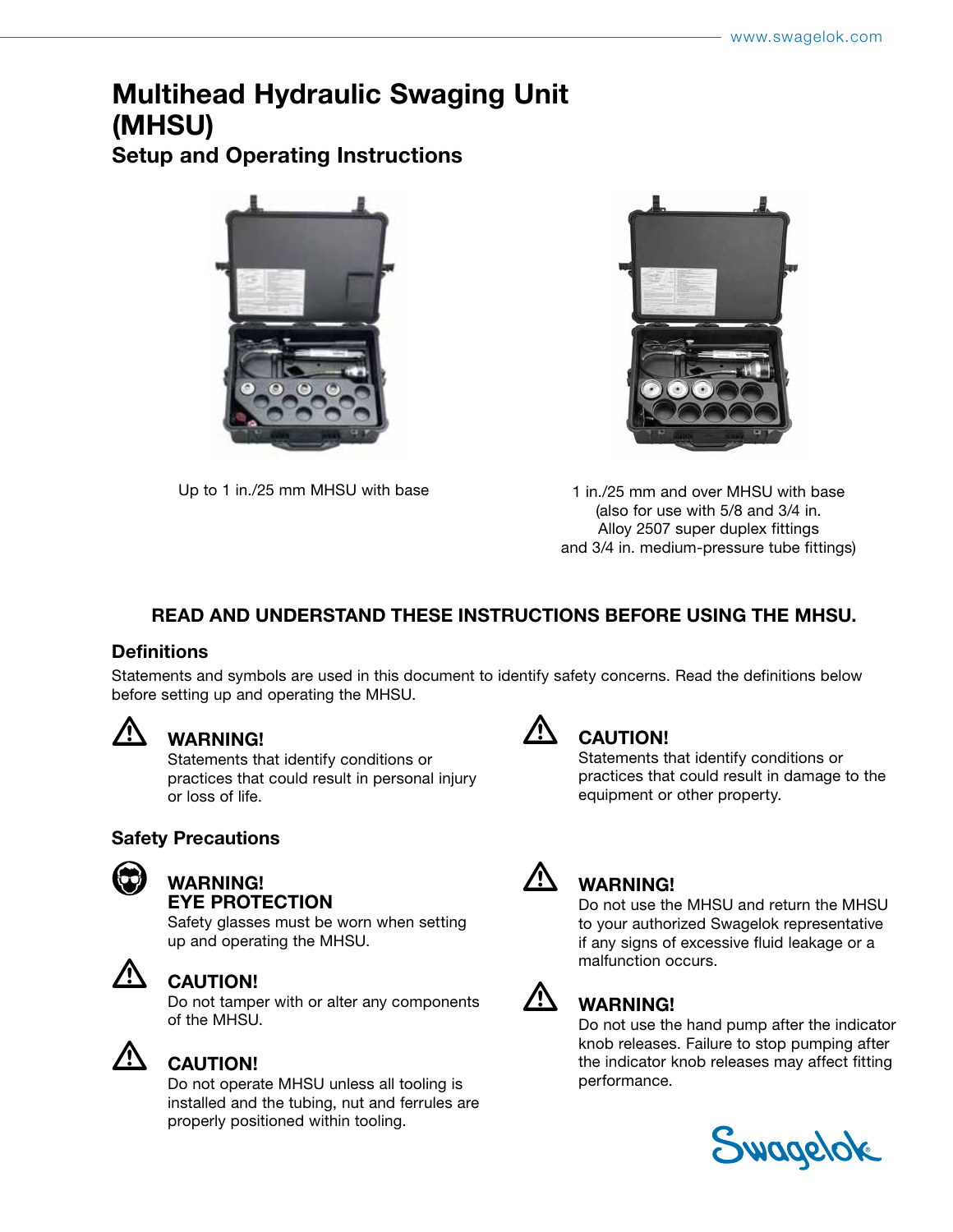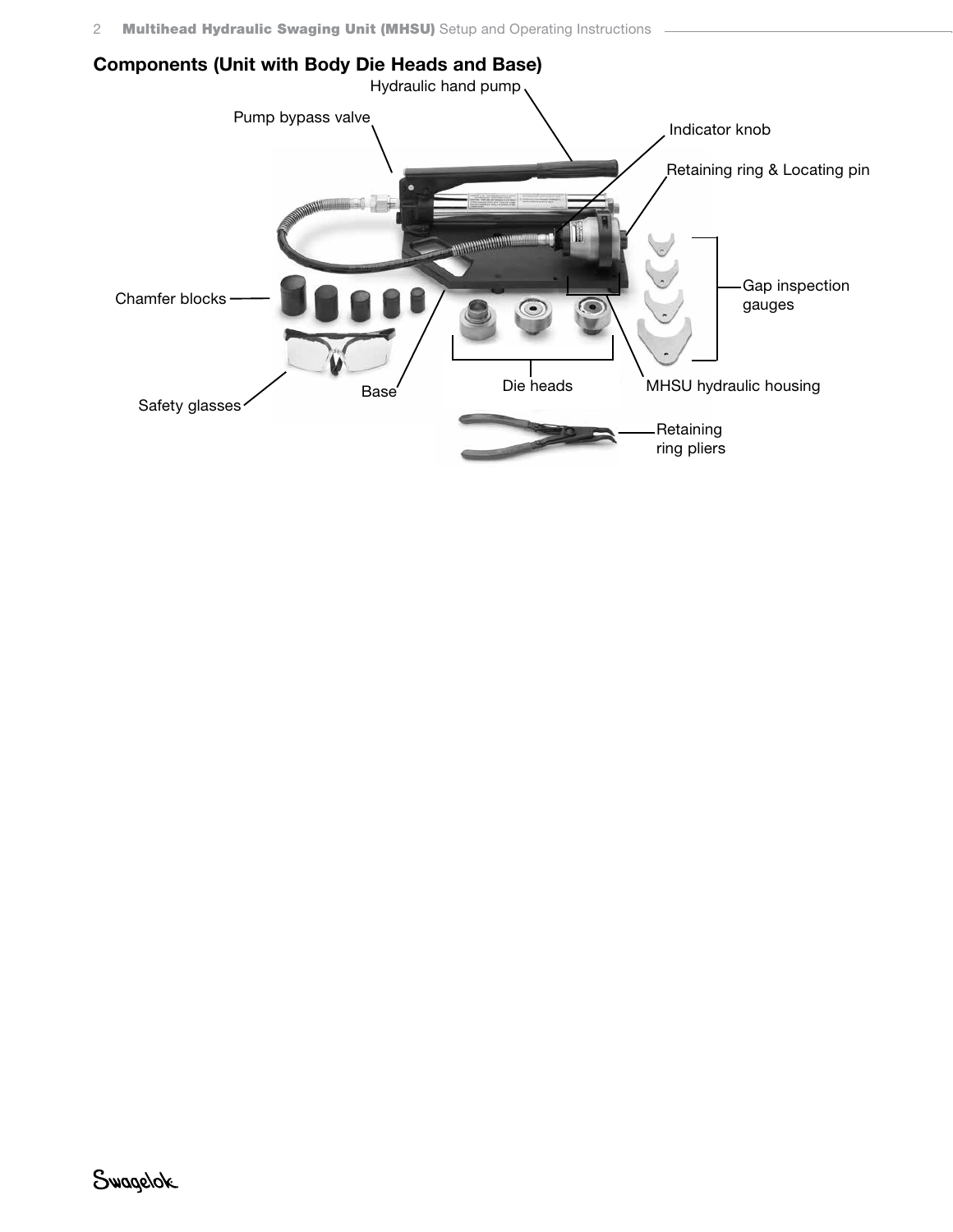### Setup

1. Remove the retaining ring from the hydraulic housing of the MHSU body using the retaining ring pliers.



# **CAUTION!**

Use caution when releasing the retaining ring from the pliers.

2. Remove the previously installed die head from the hydraulic housing.



- 3. Select the appropriate size die head.
- 4. Check the die head for any visible damage. Check the piston for proper movement by depressing the piston, so it travels toward the threaded end until it stops, then release the piston and verify it returns to its original location and contacts the retaining ring, before inserting the die head into the hydraulic housing.



5. Install the selected die head into the hydraulic housing and align the notch on the die head with the locating pin on the hydraulic housing.



6. Reinstall the retaining ring into the hydraulic housing using the retaining ring pliers.





7. Refer to the Recommended Minimum Wall Thickness of Tubing for use with the MHSU table in the Troubleshooting section for information on recommended tubing size.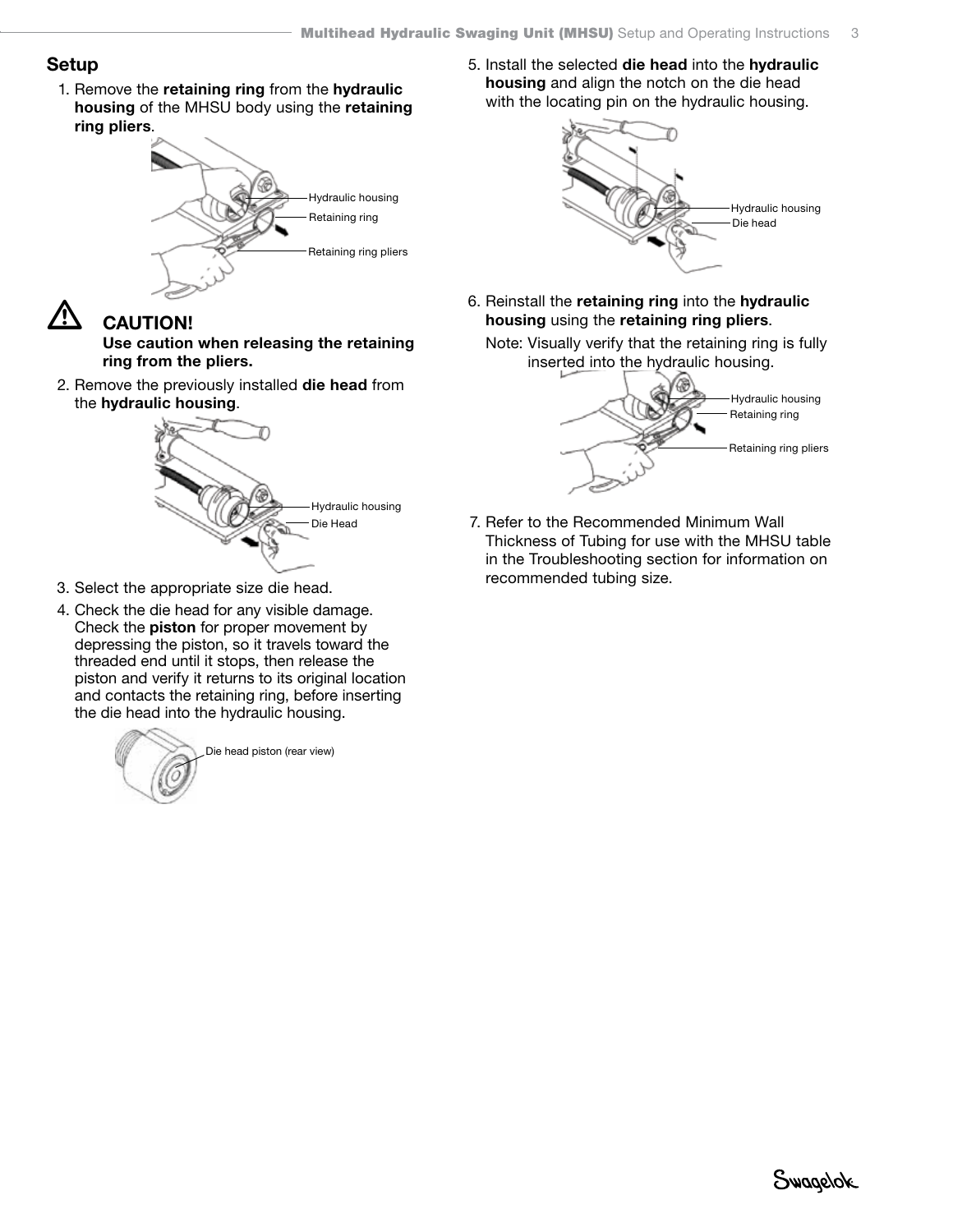### **Operation**

1. Open the pump bypass valve by turning the pump bypass valve knob counterclockwise at least one-half to one turn. It may be necessary to first close the valve completely by turning the pump bypass valve knob clockwise until it stops.



- 2. Prepare tube ends by deburring or using the Swagelok chamfer block as follows. Note: The chamfer block procedure should be
	- followed when using up to and including one inch tubing.
	- A. Cut tubing squarely. Use of a Swagelok tube saw guide is recommended.



B. Remove any burrs. Use of Swagelok tube deburring tools is recommended.



### • WARNING!

Failure to deburr the OD of the tube could prevent the tube from properly resting against the piston shoulder. ID burrs could break off and cause damage in other components of the system.

 C. For sizes up to and including one inch tubing, use the chamfer blocks provided. Insert cut end of tubing into the chamfer block and while firmly holding the tubing, strike the chamfer block with a hammer to coin the end (as shown on the instruction decal in the MHSU case). Hammer



D. If a file is used on the OD, make a  $10^{\circ}$  x 0.06 in. (1.5 mm) chamfer.



Chamfer tubing larger than 1 in. with a file

3. Insert tubing into the Swagelok end fitting to be pre-swaged. Disassemble the nut from the end connection, leaving the nut and ferrules on the tubing. The orientation of the nut, rear ferrule, and front ferrule should be as shown.



Nut and ferrule in the correct order on the tubing

4. Insert the tubing into the die head until it rests firmly against the piston shoulder. Tighten the nut until finger-tight and all die threads are covered by the nut.

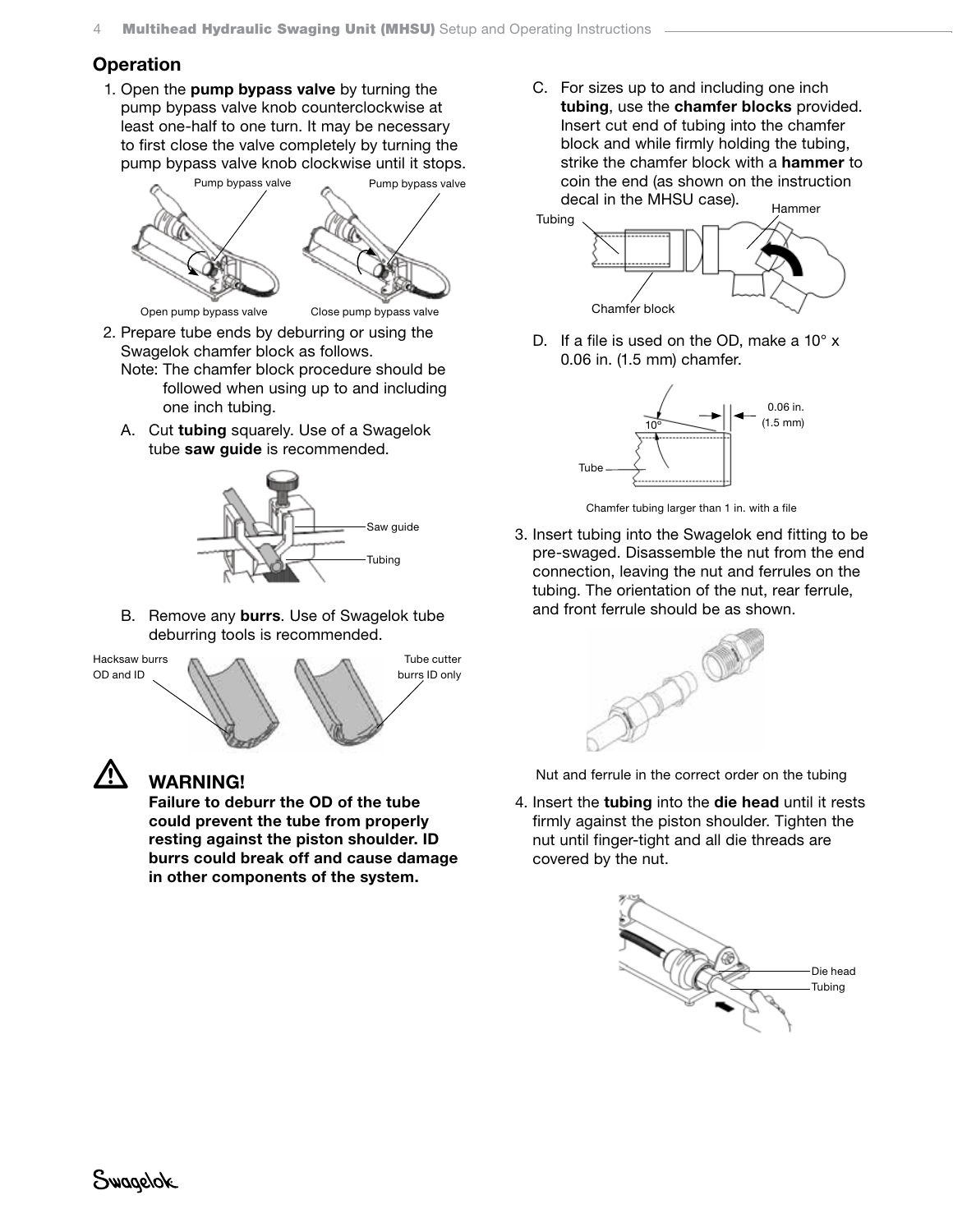5. Push the indicator knob forward until it snaps into place. The indicator knob shoulder should be flush with the hydraulic housing.



- Note: If the indicator knob does not snap into place or is not flush with the housing the piston may not be fully retracted. This problem may be caused by the bypass valve being closed or by the piston binding. Do not proceed until unit is functioning properly. Contact your authorized Swagelok sales and service representative for further assistance.
- 6. Close the pump bypass valve to the finger-tight position by rotating valve pump bypass knob



clockwise until it stops.

7. While holding the tubing against the piston shoulder, increase the hydraulic pressure by using the hand pump until the indicator knob is released.





• WARNING!

Do not use the hand pump after the indicator knob releases. Failure to stop pumping after the indicator knob releases may affect fitting performance.

- 8. Mark the tubing at the back of the nut.
	- Note: This mark will be used later to ensure the nut has been sufficiently hand tightened when assembled to the fitting body.
- 9. Open the pump bypass valve by turning the pump bypass valve knob 1/2 to 1 turn counterclockwise.



- 10. Unthread the Swagelok nut and remove the preswaged assembly from the housing.
- 11. Inspect the tube end for a radial or cross hatch indentation **bottoming mark**. This indentation indicates the tubing was properly bottomed in the MHSU. If there is not a visible indentation, the preswaged assembly should not be used.
	- Note: The MHSU should only be used to preswage a set of ferrules one time. If the ferrules were insufficiently preswaged, they should be discarded and the process started again with a new set of ferrules.

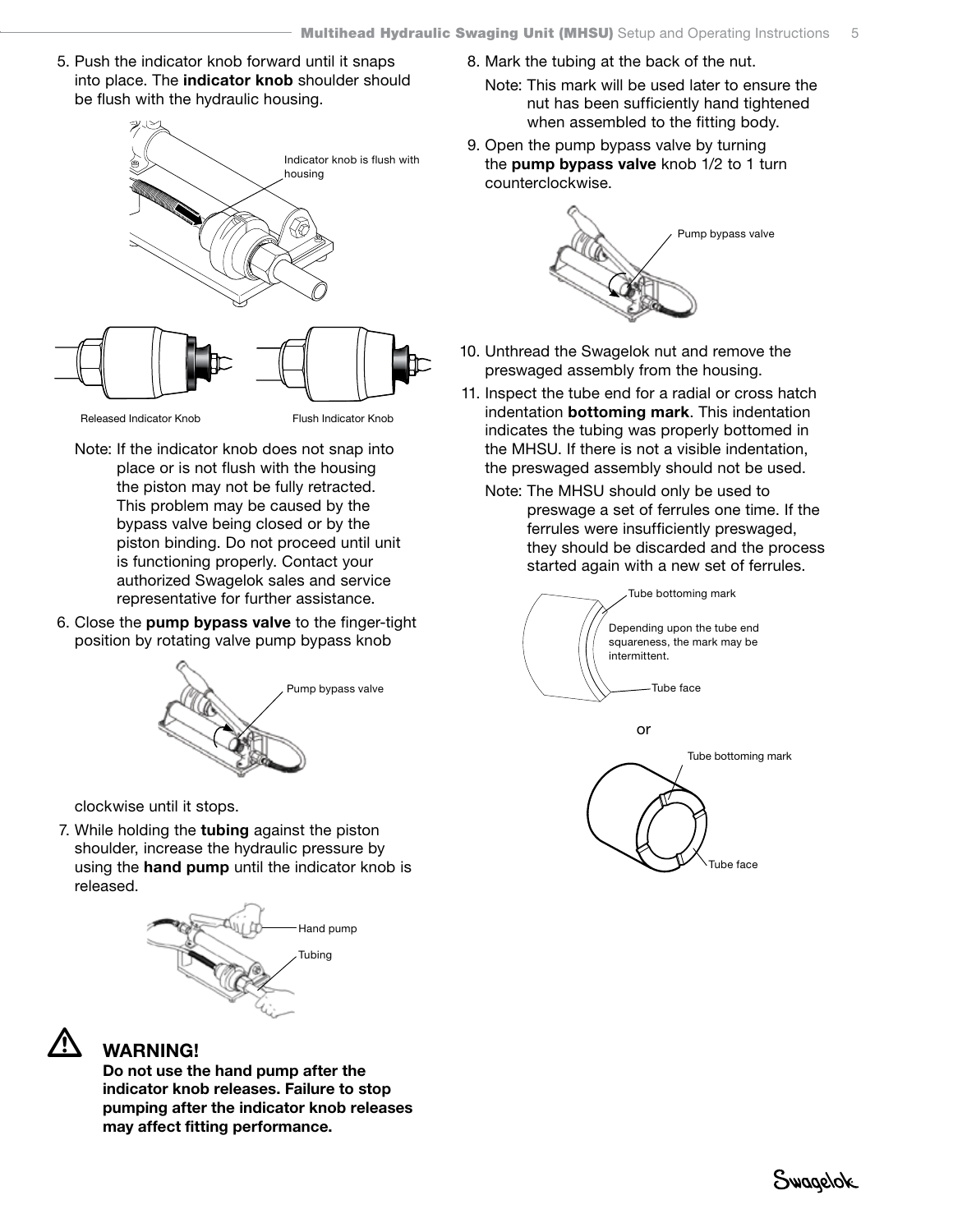12. Fittings over 1 in. or 25 mm only: Lubricant must be applied when installing Swagelok tube fittings in these sizes. A packet of lubricant is provided with the fitting.

Apply the lubricant packaged with the fitting lightly to the body threads and the rear surface of the back ferrule. For gas service also apply lightly to the front angled surface of the front ferrule.



- 13. Install the preswaged assembly into the fitting body. Turn the nut onto the fitting body until it is finger-tight.
	- Note: The line marked on the tubing in step 8 should now be visible. If not visible, tighten the nut with a wrench until the line is visible.



14. For 3/4 in. medium-pressure tube fittings: Mark the nut at the 6 o'clock position. Hold the fitting body stable and tighten the nut one-third turn with a wrench. See *Instructions for [Swagelok](https://www.swagelok.com/downloads/webcatalogs/en/ms-crd-0096.pdf)  [Medium-Pressure Tube Fittings](https://www.swagelok.com/downloads/webcatalogs/en/ms-crd-0096.pdf)*, MS-CRD-0096, for additional information and alternative installation by torque method.

 All other fittings: Mark the nut at the 6 o'clock position. Hold the fitting body stable and tighten the nut one-half turn with a wrench.



Mark the nut at 6 o'clock



### **CAUTION!**

Use the Swagelok MHSU gap inspection gauge to ensure the fitting has been sufficiently tightened.

### Gauging Instructions

Position the Swagelok MHSU gap inspection gauge adjacent to the gap between the nut and body hex.

- If the gauge will not enter the gap, the fitting is sufficiently tightened.
- If the gauge will enter the gap, additional tightening is required.



Inspect the fitting with a gap inspection gauge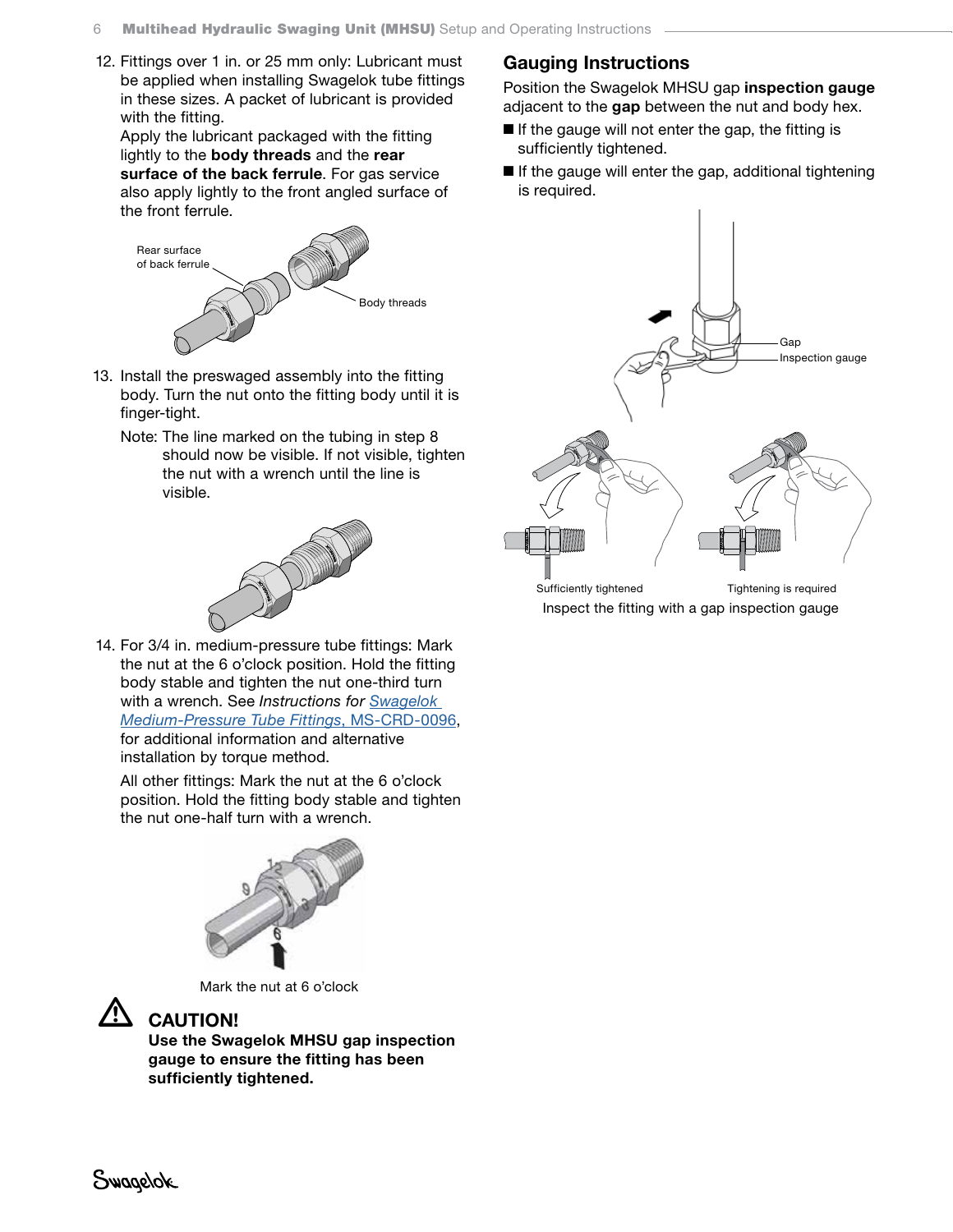### Troubleshooting

| <b>Symptom</b>                                                  | Cause                                                                  | Remedy                                                                                                                                                                                                                                                                                                                                                                                                    |
|-----------------------------------------------------------------|------------------------------------------------------------------------|-----------------------------------------------------------------------------------------------------------------------------------------------------------------------------------------------------------------------------------------------------------------------------------------------------------------------------------------------------------------------------------------------------------|
|                                                                 | There has been normal tube<br>expansion.                               | Rock the tubing gently back and forth.                                                                                                                                                                                                                                                                                                                                                                    |
| Tubing is difficult to remove from the<br>MHSU.                 |                                                                        | <b>CAUTION!</b><br>Do not rotate the tubing.                                                                                                                                                                                                                                                                                                                                                              |
|                                                                 | Tube wall thickness may be below the<br>recommended level.             | Refer to the Recommended Minimum<br><b>Wall Thickness table.</b>                                                                                                                                                                                                                                                                                                                                          |
| The indicator knob fails to release.                            | Oil may need to be added                                               | Place the unit on a horizontal surface.<br>Check the oil level, fill to the lowest<br>thread if necessary. It is recommended<br>to use 10W, AW-46 grade hydraulic<br>oil or equivalent with an antifoaming<br>additive.<br>If oil reservoir is full and symptom<br>persists, return the unit to your<br>authorized Swagelok representative.<br>Oil level<br>up to<br>lowest<br>thread<br>Proper Oil Level |
|                                                                 |                                                                        |                                                                                                                                                                                                                                                                                                                                                                                                           |
| The die head piston does not return<br>fully after swaging.     | The die head piston may be damaged.                                    | Return the unit to your authorized<br>Swagelok representative.                                                                                                                                                                                                                                                                                                                                            |
|                                                                 | Bypass valve is closed.                                                | Verify the bypass valve is open.                                                                                                                                                                                                                                                                                                                                                                          |
| The Swagelok nut does not cover all of<br>the die head threads. | The die head piston is not returning<br>fully after swaging.           | Verify the die head piston is not<br>binding in the body die. If there<br>is binding, return the unit to your<br>authorized Swagelok representative.                                                                                                                                                                                                                                                      |
| The pump is failing to build pressure.                          | The oil level is incorrect.                                            | Add or remove oil as necessary with                                                                                                                                                                                                                                                                                                                                                                       |
|                                                                 | Too much or too little oil prevents the<br>pump from working properly. | the unit on a horizontal surface. It is<br>recommended to use 10W, AW-46<br>grade hydraulic oil or equivalent with<br>an antifoaming additive.                                                                                                                                                                                                                                                            |
| There is oil around the pump.                                   | There has been normal wear to the<br>pump components.                  | A small amount of leakage is<br>acceptable. If oil is dripping or there<br>is a puddle, return the unit to your<br>authorized Swagelok representative.                                                                                                                                                                                                                                                    |